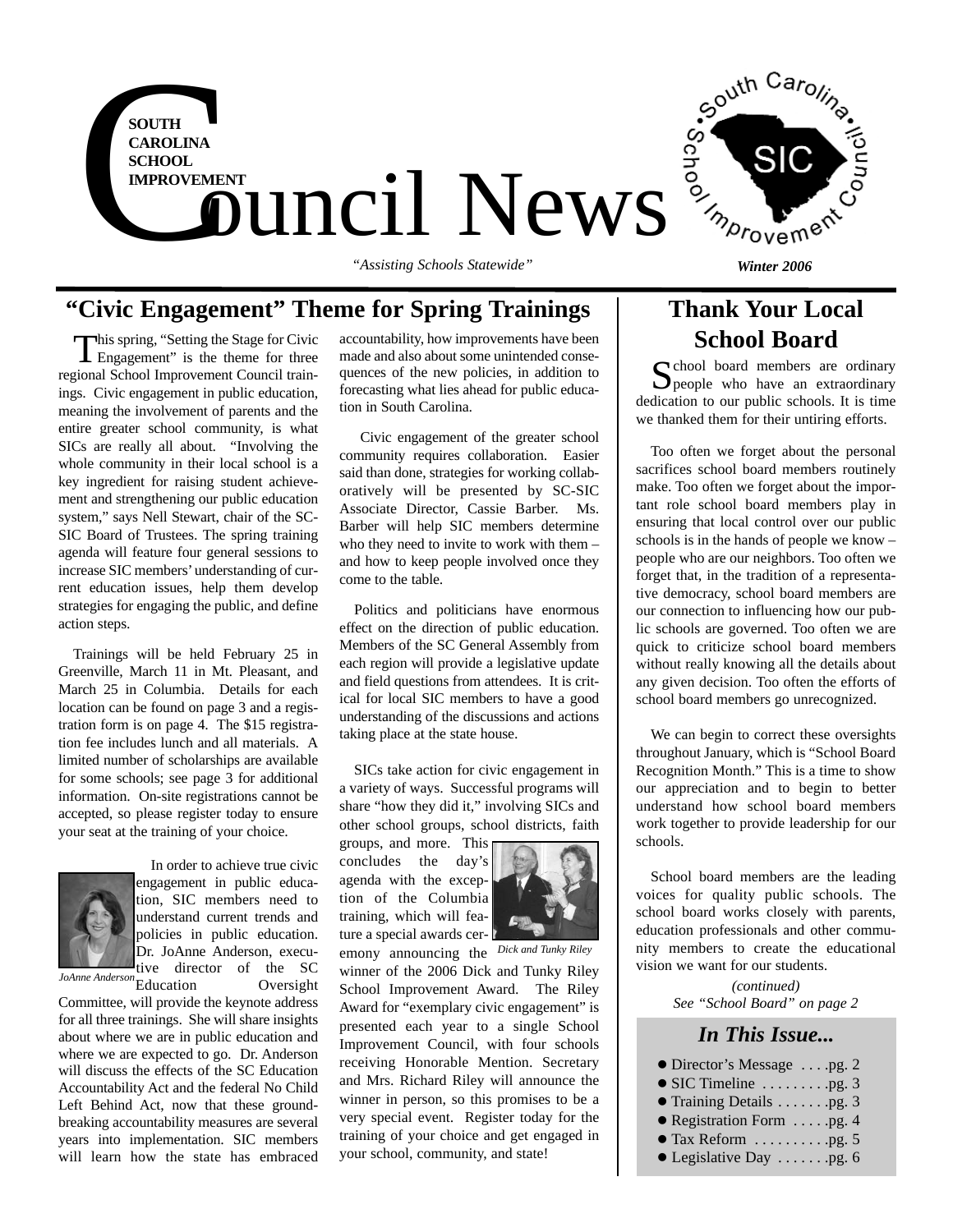

# **Message from . . . the Executive Director**

## **What Is Civic Engagement?**

We talk a lot about *civic engagement* here in the SC-SIC office. The Dick and Tunky Riley School Improvement Award created by the SC-SIC Board of Trustees recognizes school improvement councils for their "exemplary civic engagement." This may be a term that you are not familiar with, but chances are you know exactly what civic engagement is and are engaged yourself, though you may not call it by that name.

According to the Pew Charitable Trusts (www.pewtrusts.org), civic engagement can be defined as: "*Individual and collective actions designed to identify and address issues of public concern. Civic engagement can take many forms, from individual volunteerism to organizational involvement to electoral participation. It can include efforts to directly address an issue, work with others in a community to solve a problem or interact with the institutions of representative democracy. Civic Engagement encompasses a range of activities such as working in a soup kitchen, serving on a neighborhood association, writing a letter to an elected official or voting."*

Do you see yourself and your SIC in the above description? The regional trainings offered to SICs are focused on this theme, helping you to understand the issues and gain the strategies you need to be effectively engaged in your school community. Don't miss this opportunity to learn why and how to engage in dialogue and decision-making about public education. See page 4 for a registration form and register your team today.

In addition to the regional trainings, SC-SIC has several resources council members can use to gain knowledge and learn skills to be an effective advocate. Bob Davis, who wrote our Point of View column on tax reform in this issue, was also featured in the Council Updates explaining education funding. Visit the SC-SIC website www.ed.sc.edu/sic and click on SIC Technology Toolkit to view these updates and others, including advocacy and how to make your voice heard. Also on the website are a set of advocacy guidelines to assist councils in taking action on legislation and policies in appropriate and ethical ways. There are countless large and small ways you can become civically engaged, make a contribution to your school community, and make your voice heard.

Jean M. Norman

*"School Board" continued from page 1*

The school board is accountable to the public. It is responsible for assuring the public the money allocated to the public schools provides a good return on the investment. Thus, the board oversees regular assessment of the district's students, staff and programs. The school board is also a strong advocate for public schools and is responsible for communicating the needs of the school district to the public and the public's expectations to the district. In January, join with others from throughout our district, state and nation to salute the men and women who provide grassroots governance of public schools. *– Debbie Elmore, SC School Boards Association*



# **SC-SIC Board of Trustees**

**Nell Stewart, Chair -** *Greenville* **Nancy Hanley, Vice Chair -** *Anderson* **Patrick Cobb, Past Chair -** *Columbia* **Wilbur Cave -** *Allendale* **Gigi Dawson -** *Columbia* **Dr. Bruce Field -** *Columbia* **Ray Fleming** *- North Augusta* **Candy Leggett -** *Sumter* **Rev. Dr. Wilmot T. Merchant II -** *Little River* **Richard Mock -** *Charleston* **Jeff Nicholson -** *Rock Hill* **Thomas Richardson -** *Moncks Corner* **Cindy Smith** *- Lexington* **Thessa Smith -** *Greenwood* **Maria Gregory Taylor -** *Simpsonville* **Jimmy Vereen** *- Mullins* **Judy Wilson** *- Greenville* **Bob Zuercher -** *Myrtle Beach*

# **SC-SIC Staff**

**Jean M. Norman, Ed.D.** Executive Director

> **Cassie Barber** Associate Director

**Weldon Horne** Operations Manager

**Diane Jumper** Council Specialist

**Claudia Wolverton** Project Specialist

*COUNCIL NEWS . . . is an award winning publication of South Carolina School Improvement Council. Circulation 17,000. Your comments and articles are welcome. Contact Cassie Barber, Editor at:* 

> **USC College of Education Wardlaw Bldg., Suite 001 Columbia, SC 29208**

**Phone: 803-777-7658 Toll Free: 800-868-2232 E-mail: sic@gwm.sc.edu Web address: www.ed.sc.edu/sic**

*The University of South Carolina system provides affirmative action and equal opportunity in education and employment for all qualified persons regardless of race, religion, sex, national origin, age, disability or veteran status.*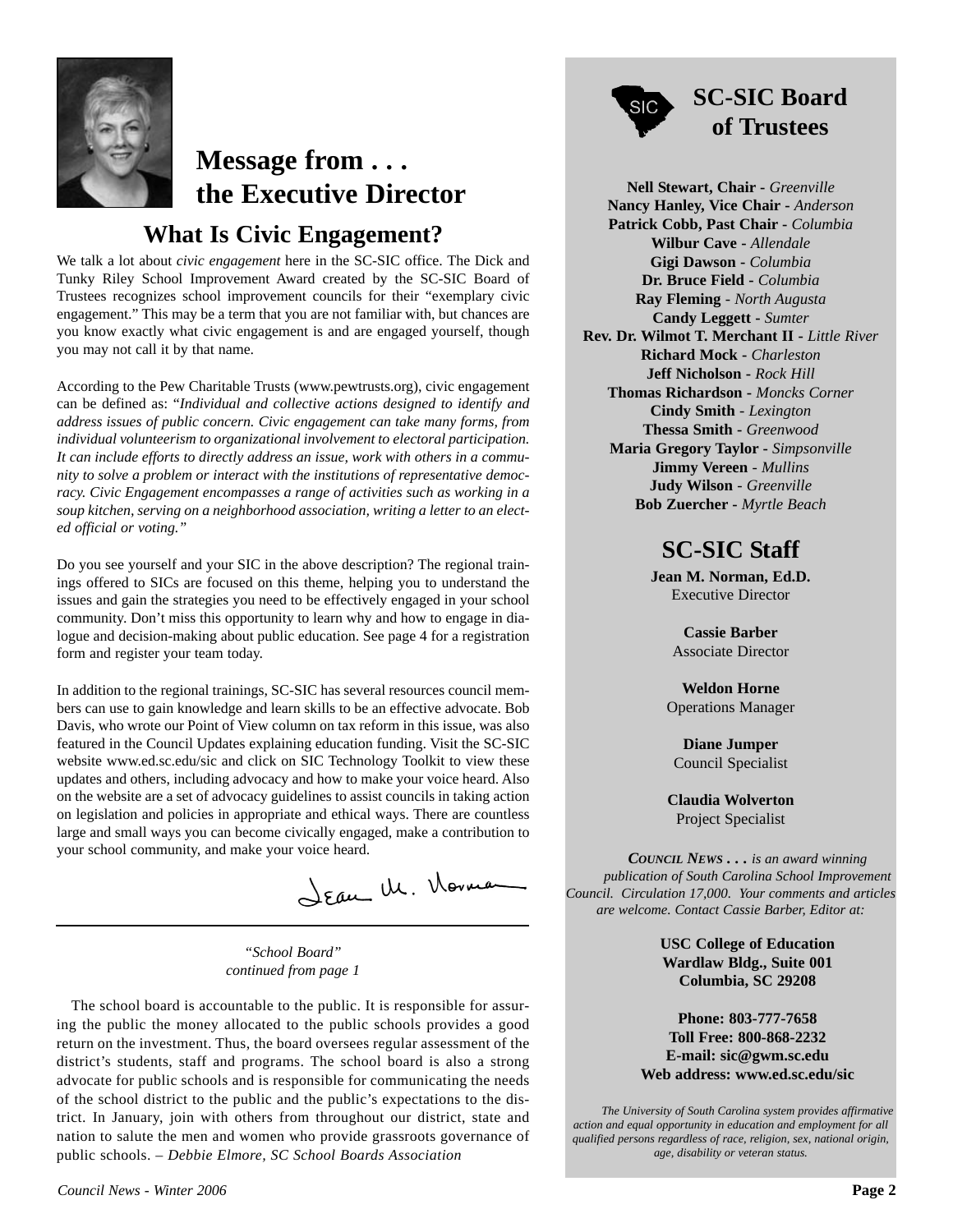# **SIC** *Action* **Timeline January/February •Analyze School Report Card information •Receive update information on improvement plan progress •Prepare a plan to assist school to distribute parent surveys from the State Department of Education •Attend school board budget meetings •Monitor progress of education legislation in the General Assembly •Register your team for one of three regional SIC trainings •Regional training in Greenville, SC on February 25 March/April •Collect and summarize data about current year's progress •Organize and write the report to the parents (due April 30) •Attend regional SIC training in Mt. Pleasant, SC on March 11 or Columbia, SC on March 25 •Monitor progress of education legislation in the General Assembly •Monitor school board budget preparation**





# *"Setting the Stage "Setting the Stage for*



# *Civic Engagement" Civic Engagement"* **Spring 2006**

**Regional SIC Trainings**

*Locations and Dates*

**February 25 – Greenville Marriott** *One Parkway East, I-85, Michelin Exit Call 864-297-0300 for directions & accommodations* marriott.com/property/propertypage/GSPAP

**March 11 – Holiday Inn - Patriot's Point, Mt. Pleasant** *250 Johnnie Dodds Blvd. (off US 17) Call 843-884-6000 for directions & accommodations* ichotelsgroup.com/h/d/hi/1/en/hd/chsmp

**March 25 – Columbia Conference Center** *169 Laurelhurst Ave. (off Fernandina Rd.) Call 803-772-9811 for directions & accommodations* columbiameetings.com

#### **Registration opens at 8:30 AM for all locations Keynote Session begins at 9:00 AM**

Dr. JoAnne Anderson, executive director of the SC Education Oversight Committee, will deliver the keynote address, "Where Are We Now and Where Are We Going?"

Training will adjourn by 1:30 PM in Greenville and Mt. Pleasant.

The 2006 Dick and Tunky Riley School Improvement Award will be presented in Columbia during a special awards ceremony that will conclude at 2:00 PM.

\$15.00 registration fee\* includes lunch and all materials.

\*If your school received an "unsatisfactory" or "below average" rating on the school report card, SCHOLARSHIPS are available! Each eligible school may send two SIC members for training at no charge. Scholarship recipients must register using the form on page 4 and the form must be signed by the school's principal. Scholarships are courtesy of the Center for Truancy and Dropout Prevention.

*Thanks to Our Co-Sponsors:* **Parentwise** *a federally funded program of* **Voices for South Carolina's Children**

**& Center for Truancy and Dropout Prevention** Office of Safe Schools and Youth Services **SC Department of Education**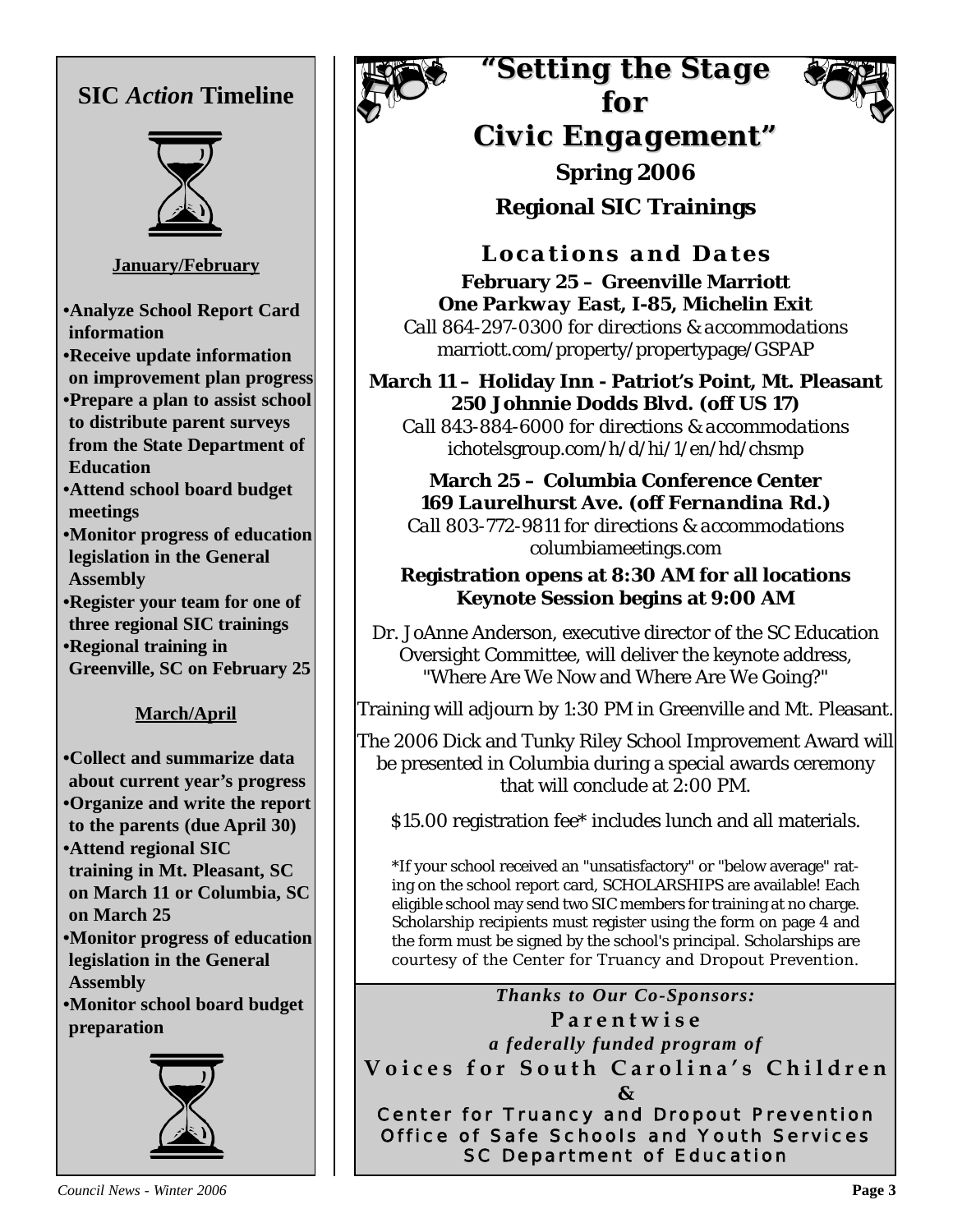# *"Setting the Stage for Civic Engagement"*

#### **SIC Spring Regional Training**

**- REGISTRATION FORM -**

*(One form per person, please!)*

*(Check the Date and Location You Plan to Attend)*

*\_\_\_\_* **February 25 - Greenville, SC** *(Registration/Cancellation Deadline: February 22, 5:00 PM) \_\_\_\_* **March 11 - Mt. Pleasant** *(Registration/Cancellation Deadline: March 8, 5:00 PM) \_\_\_\_* **March 25 - Columbia, SC** *(Registration/Cancellation Deadline: March 22, 5:00 PM)*

#### *(Please Print Legibly!)*

|                                                                                                                                                                                                                                                                                                                                                                                                                                                                                             |  |  | Last Name |
|---------------------------------------------------------------------------------------------------------------------------------------------------------------------------------------------------------------------------------------------------------------------------------------------------------------------------------------------------------------------------------------------------------------------------------------------------------------------------------------------|--|--|-----------|
|                                                                                                                                                                                                                                                                                                                                                                                                                                                                                             |  |  |           |
|                                                                                                                                                                                                                                                                                                                                                                                                                                                                                             |  |  |           |
|                                                                                                                                                                                                                                                                                                                                                                                                                                                                                             |  |  |           |
|                                                                                                                                                                                                                                                                                                                                                                                                                                                                                             |  |  |           |
|                                                                                                                                                                                                                                                                                                                                                                                                                                                                                             |  |  |           |
| My primary relationship to a School Improvement Council is:<br>() Parent () Teacher () Administrator () Student () Community Member () Other                                                                                                                                                                                                                                                                                                                                                |  |  |           |
| Registration fee of \$15.00 includes lunch and materials. (Make checks payable to SC-SIC.) No cash or<br>credit cards accepted. Fee will be refunded only if cancellation date is met. If you send a substitute, please<br>notify SC-SIC before the training if possible.<br>Payment Method (must check one)<br>() Will pay by check or money order at the training<br>() Check or money order enclosed<br>() District office or school will pay fee. PURCHASE ORDER NUMBER _______________ |  |  |           |
|                                                                                                                                                                                                                                                                                                                                                                                                                                                                                             |  |  |           |
| I understand that I am responsible for ensuring final payment of my registration fee. I also understand that I<br>am responsible for making arrangements with my school or district office if I expect them to pay my registra-<br>tion fee.                                                                                                                                                                                                                                                |  |  |           |
|                                                                                                                                                                                                                                                                                                                                                                                                                                                                                             |  |  |           |

You may FAX or MAIL your completed registration form. **FAX** - 803-777-0023 **ADDRESS** - SC-SIC, USC College of Education, Suite 001, Columbia, SC, 29208

No registrations accepted after deadlines. Confirmations will be either by email or phone. Contact SC-SIC if you do not receive a confirmation by the day before the conference. No on-site registrations.

**QUESTIONS?** Call 800-868-2232 or 803-777-7658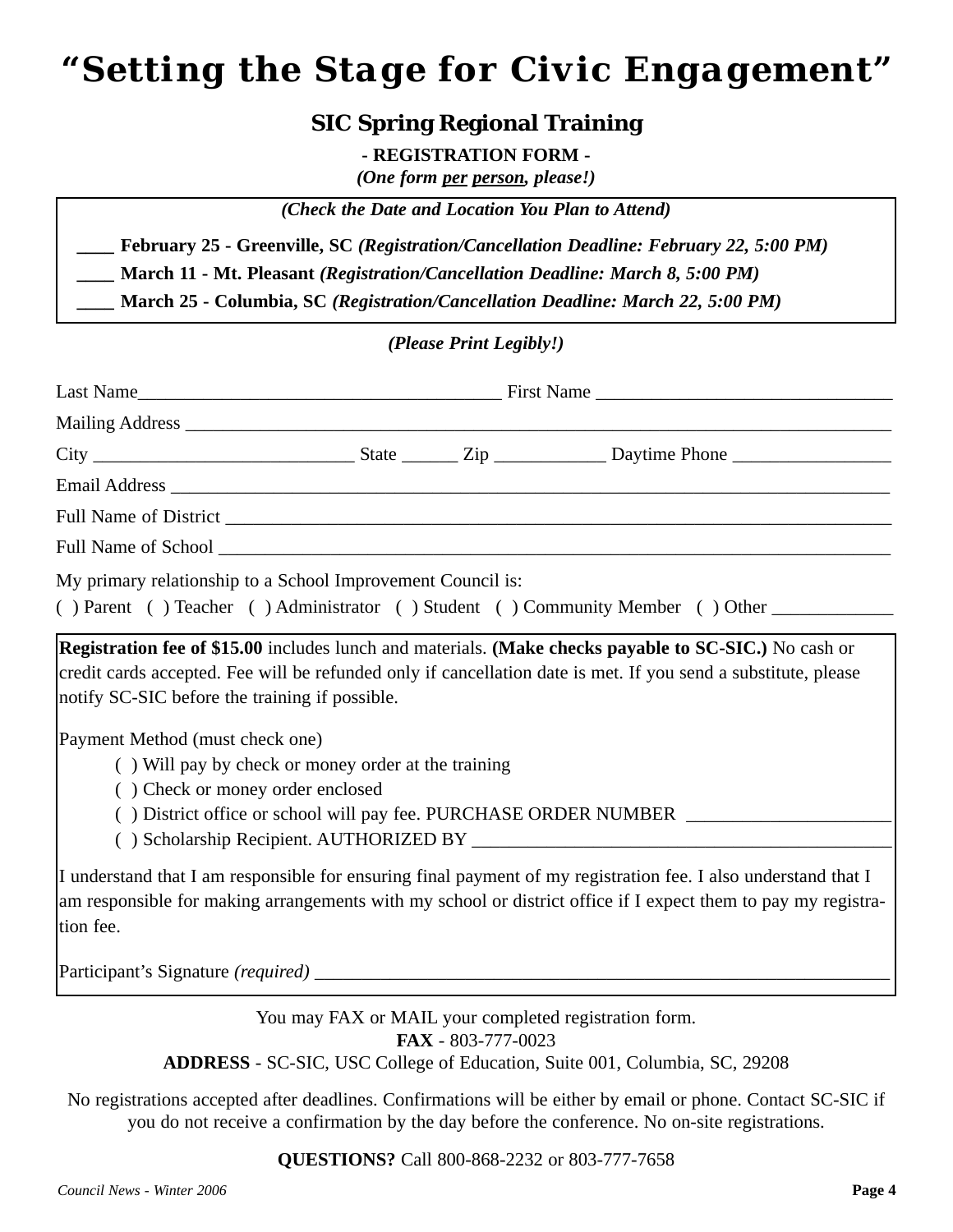

# **POINT OF VIEW**

*Opinion and Commentary*

# **Property Taxes for Education Funding Good, Bad or Both?**

*by Bob Davis, Guest Columnist*

Property taxes are extremely unpopular in South Carolina. Many property owners have recently experienced reassessments that significantly increased their tax burden; some to the point where they may be forced to sell their homes. These taxes are so unpopular that some members of the South Carolina General Assembly are looking for ways to reduce or eliminate them altogether.

The single largest portion of property tax bills goes to fund basic operating costs for schools. Even though they are unpopular, the fact remains that property taxes are very important for local school autonomy. Some tax reform proposals call for replacing property taxes with an increase in sales taxes and some very influential members of the legislature such as Speaker of the House Bobby Harrell and Glenn McConnell, President Pro Tempore of the Senate support this idea. There is a very, very good chance of some sort of tax reform passing in the upcoming legislative session, including a property for sales tax swap.

Such a tax swap raises concerns about funding for school operations. Historically, property taxes are more stable than sales taxes and therefore supply a more reliable source of funds. Districts would be totally reliant upon the state legislature to allocate adequate funding from sales tax collections to meet school operation needs. The legislature's recent track record on education funding has included three successive years of multiple mid-year state budget cuts from 2001-2003. If sufficient funds are not allocated, districts could be forced to make reductions in the teacher work force and gut programs. Total dependence upon the state legislature would leave local school districts with no place to turn in the case of future budget cuts. Maintaining a district's current level of operations would simply not be an option.

But if we put aside concerns about day to

day school operations and the question of local autonomy, is reducing or eliminating property taxes a good idea? Many experts say "no." Among those expressing concern are the Palmetto Institute, The State Chamber of Commerce, and Clemson University's Strom Thurmond Institute of Government and Public Affairs (see box). In fact, South Carolina's current tax structure, often referred to as the three-legged stool, garners praise from experts across the country. The three-legged stool is comprised of sales, income, and property taxes. The Palmetto Institute states that "…overall South Carolina ranks relatively low among the states on tax burden for the major state and local taxes."

Regarding reassessment, experts note that periodic reassessment at reasonable intervals is the fairest and most equitable way to redistribute the tax burden among all our citizens. "Circuit breakers" such as the following example could be added to address concerns about protecting elderly citizens beyond the \$100,000 exemption and the \$50,000 exemption at age 65 that is already provided:

*For citizens who were at least 65 years of age in the prior calendar year and had an adjusted gross income of \$100,000.00 or less and who had owned the property for at least the preceding 5 years, reassessment would take place, but any resulting increase in the tax liability would be suspended.*

Thus far, the most striking point in the debate is that no one has put forth a proposal as to how the funds would be distributed. While a tax swap is attractive to all home owners on the surface, it remains to be seen how funds raised through an increase in sales taxes to replace funds formerly generated by property taxes would be distributed.

There are two other points to consider. Eliminating property taxes also eliminates the income tax deduction that accompanies it. The result of imposing an offsetting increase in sales tax could actually increase an individual's tax burden. Secondly, the national bond rating agencies would take a negative view of increasing reliance on sales taxes. This could significantly raise interest costs for state and local government.

A balanced tax structure of property, sales, and income taxes has served our state well. Abandoning it is ill-advised. Periodic reassessment remains the fairest and most equitable way to redistribute the tax burden. Flaws within reassessment can and should be addressed without dismantling the tax system. Exercise your right as a citizen by paying attention to proposed tax reform legislation and closely examine the manner in which funds are to be distributed. Contact your state legislators and express your opinion. Above all, let your voice be heard in the coming debate. - *Bob Davis is Chief Financial Officer for Richland School District 2. SCASA selected him as the 2005- 06 District-Level Administrator of the Year.*

#### **To Learn More…**

about state government financing and education funding, link to two "Citizen's Guides" by Holley Hewitt Ulbrich and Ada Louise Steirer from the Strom Thurmond Institute when you visit the SC-SIC website www.ed.sc.edu/sic. Click on Legislation/Advocacy to download *Paying for Government in South Carolina* and *Financing Education in South Carolina.*

The SC-SIC website also features two Council Updates, *Education Funding – the Basics* and *Education Funding – Beyond the Basics* with Bob Davis available on the SIC Technology Toolkit page.

You can read the Palmetto Institute's report *Evaluation of the South Carolina Revenue System* at www.palmettoinstitute.org.